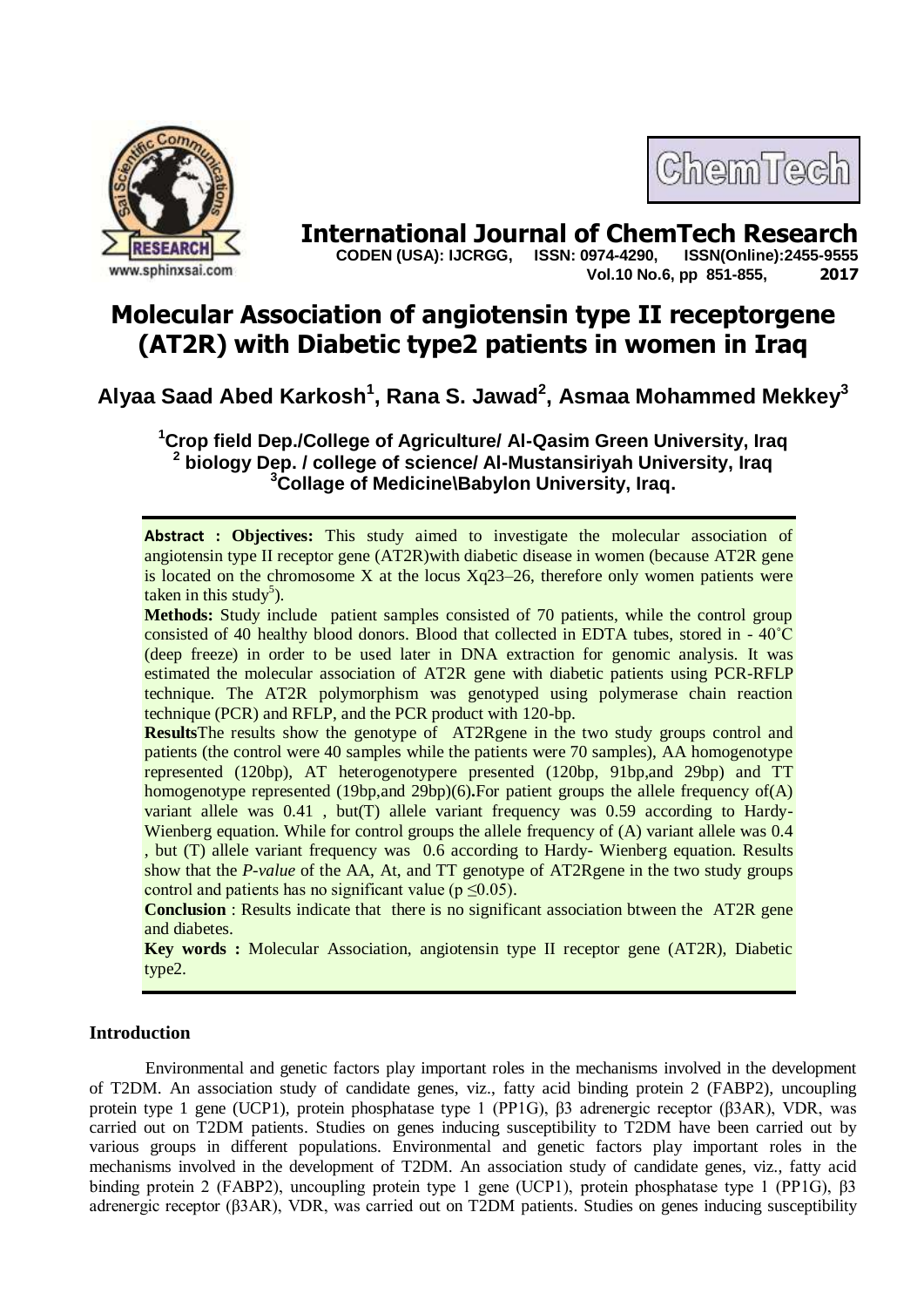to T2DM have been carried out by various groups in different populations. An association study of candidate genes, viz., fatty acid binding protein 2 (FABP2), uncoupling protein type 1 gene (UCP1), protein phosphatase type 1 (PP1G), β3 adrenergic receptor (β3AR), VDR, and angiotensin type 1 receptor (AT1R) was carried out on T2DM patients<sup>1</sup>.

The rennin-angiotensin system (RAS) plays a central role in the regulation of physiological pathways in human body<sup>2</sup>. In case of diabetic patients hyperglycemia stimulate the elevation level of tissue angiotensin II which induces oxidative stress, glomerular hyperfiltration, endothelial damage, thrombosis, inflammation and vascular remodeling<sup>3</sup>. Angiotensin II binds to two main types of receptors. The angiotensin type 1 receptor (AT1R) mediates vasoconstriction and the proliferative action of angiotensin II, while the type 2 receptor (AT2R) inhibits cell proliferation and mediates apoptosis and works as a cardio protective agent against  $AT1R^{2,4}$ .

The AT2R gene is located on the chromosome X at the locus Xq23–26. The AT2R gene consists of three exons and two introns. A common AT2R polymorphism is located within intron 1, 29 bp before the start of exon2, therefore only women patients were taken in this study<sup>5</sup>.

#### **Materials and Methods**

#### **Subjects**

The patient sample consisted of 70 patients. They all gave their written informed consent for the study after its nature had been fully explained. The study was approved by the ethics committees. The control group consisted of 40 healthy blood donors. All samples were obtained from Merjan hospital in Hilla city.

#### **Collection of the blood samples:**

Fasting blood samples (fasting at least 8 h) were taken from all participants. All of the collected blood samples were transported on dry ice at prearranged intervals to laboratory. The blood samples were collected into ethylene diaminetetra acetic acid (EDTA) tubes. Blood that collected in EDTA tubes, stored in - 40˚C (deep freeze) in order to be used later in DNA extraction for genomic analysis.

## **PCR Amplification of AT2R**

The AT2R polymorphism was genotyped using the primers of 5'-GGA AGG TAG AAC ATA CAT TAA ATG-3' and 5'-AGA GAA ACA GCA GCT AAA GAA TT-3', with annealing temperature 60<sup>o</sup>C. The PCR product with 120-bp was digested with *EcoRI* restriction enzyme. In the presence of GG allele two fragments with 91- and 29-bp fragments were produced, while in the presence of AA allele the 120-bp fragment remained intact<sup>5,6</sup>.

#### **Statistical Analysis**:

Genetic analysis was performed using Chi-square( $\chi$ 2) test. P values less than (0.05) is considered significant and less than  $(0.01)$  is considered highly significant.

## **Results**

The PCR product of AT2R gene amplification was 120 bp<sup>6</sup> figure (1).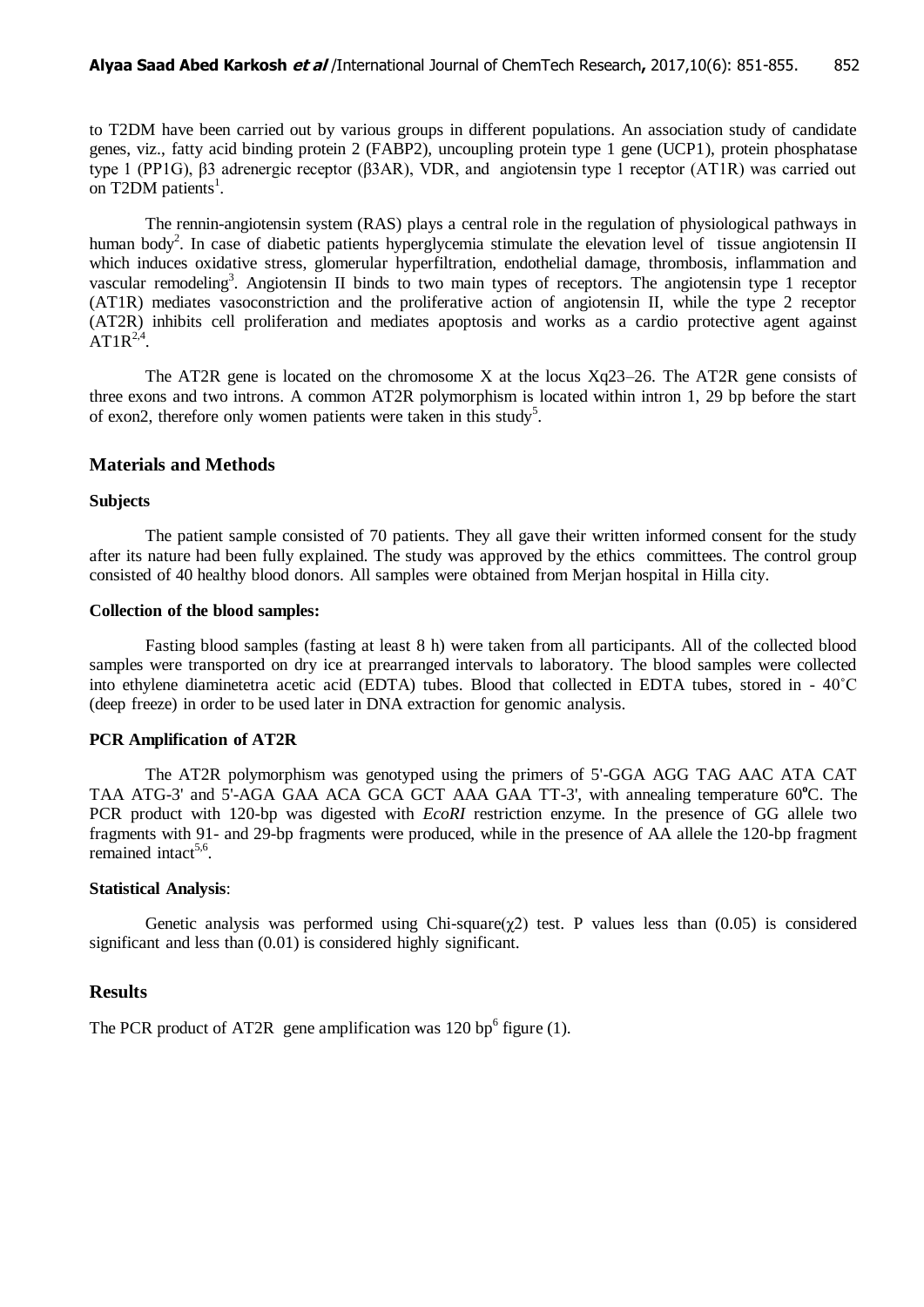

**Figure (1)electrophoresis pattern of PCR product of AT2R gene, the optimum annealing temperature was 60<sup>o</sup>C**

Results from figure (2) show the genotype of AT2Rgene in the two study groups control and patients (the control were 40 samples while the patients were 70 samples), AAhomogenotype represented (120bp), ATheterogenotype represented (120bp, 91bp,and 29bp) and TThomogenotype represented (19bp,and 29bp)<sup>6</sup>.



**Figure (2)Electrophoresis pattern of PCR-RFLP by 2.5% agarose gel for PCR product (120bp) with restriction enzyme** *EcoRI***. Lane M DNA ladder. Lane (1-4): control. Lane: (5-12) patients. Lane (1,4,6,7,10,11) heterozygote (Tt) genotype, Lane (2,3,5,8,9) homozygote (tt) genotype.**

The genotype frequencies of AA, AT, and TT of AT2R gene polymorphism were 9(12.9%), 40(57.1%)and21(30%) in the patient group, while 4(10%), 24(60%) and 12 (30%) in the control group , table (1).

| <b>Genotype AT2R</b>    | Control  | <b>Patient</b>    |           | P              | <b>O.R.</b> |  |  |  |  |  |
|-------------------------|----------|-------------------|-----------|----------------|-------------|--|--|--|--|--|
|                         |          | <b>T2DM N(70)</b> | $(N=110)$ | value          |             |  |  |  |  |  |
|                         | N(40)    |                   |           |                |             |  |  |  |  |  |
| AA                      | 4(10)    | 9(12.9)           | 0.212     | 0.9            | 1.327       |  |  |  |  |  |
| AT                      | 24(60)   | 40(57.1)          | 0.211     | 0.646          | 0.888       |  |  |  |  |  |
| <b>TT</b>               | 12(30)   | 21(30)            | 0.012     | 0.913          |             |  |  |  |  |  |
| <b>Total number</b>     | 40(100%) | 70(100%)          |           |                |             |  |  |  |  |  |
| <b>Allele frequency</b> |          |                   |           |                |             |  |  |  |  |  |
| <b>Allele</b>           |          | <b>Control</b>    |           | <b>Patient</b> |             |  |  |  |  |  |
| A                       |          | 0.4               |           | 0.41           |             |  |  |  |  |  |
| Т                       |          | 0.6               |           | 0.59           |             |  |  |  |  |  |

| Table(1): Genotype and allele frequency of AT2R gene polymorphism |  |  |  |
|-------------------------------------------------------------------|--|--|--|
|                                                                   |  |  |  |

Results from table(1) show that the *P-value* of the AA, At, and TT genotype of AT2Rgene in the two study groups control and patients has no significant value ( $p \le 0.05$ ).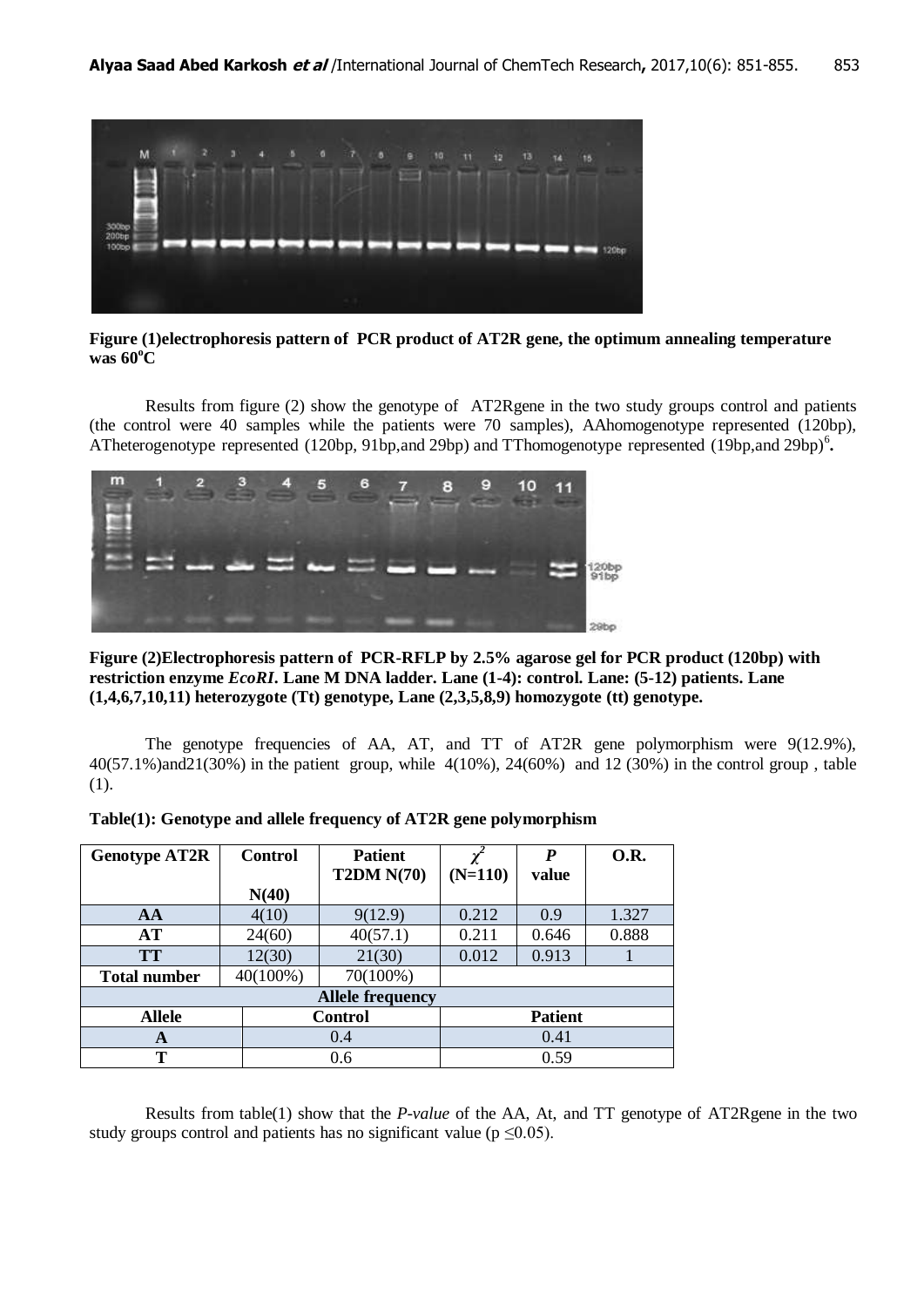# **Discussion**

For patient groups the allele frequency of  $(A)$  variant allele was 0.41, but(T) allele variant frequency was 0.59 according to Hardy-Wienberg equation. While for control groups the allele frequency of (A) variant allele was 0.4 , but (T) allele variant frequency was 0.6 according to Hardy- Wienberg equation.

The anti-proliferative actions of the AT2R offset the growth promoting effects mediated by the AT1R. It has been suggested that reduced transcription of the AT2R gene in the presence of A allele might produce clinical effects resulting from a decreased production of AT2R. Experimental antagonism of AT2R results in an increase in systolic blood pressure<sup>5</sup>. To the contrary, stimulation of the AT2R is associated with a vasodilator cascade involving increased production of bradykinin and nitric oxide <sup>5,7</sup>. In a more complicated system with a combined hypertension and insulin resistance, insulin and RAS may cross-talk with each other. After blocking AT1R signaling pathway, unbound angiotensin II can act on AT2R. The stimulation of AT2R can regulate insulin sensitivity at multiple sites of the insulin signaling pathway, and also regulate vascular remodeling in concert with insulin<sup>8</sup>. However further study is needed to clarify the direct cross-talk of insulin and angiotensin II mediated signaling through the AT1R and AT2R in glucose metabolism and vascular modeling. The AT2R A allele was reported to be associated with congenital anomalies of the kidney and urinary tract in a small study of males only<sup>9</sup>. The present study indicates a higher but not significantly different frequency of AT2R A allele in diabetic patients compared to controls. However, we observed an association between the risk of diabetic nephropathy with AA genotype of  $AT2R^{5,11}$ .

PCR product of AT2Rgene amplification was  $120bp^6$ . The Genotype of AT2Rgene polymorphism between the two group control and patient group were detected using PCR-RFLP technique. Results show the genotype of AT2R gene in the two study groups control and patients (the control were 40 samples while the patients were 70 samples). Results from table (1) indicate that there is no significant association between the AT2R gene and diabetes, and other researches ensure that there are other genes that have strong significant association with the diabetes $5,12$ .

## **References**

- 1. Hemant Kumar Bid, RiturajKonwar, C. G. Aggarwal, Sunaina Gautam, Madhukar Saxena, V. Lakshma Nayak, Monisha Banerjee(2009). Vitamin D receptor (FOKI, BSMI AND TAQI) gene polymorphismsand TYPE 2 DiabetesMellitus: A NORTH INDIAN STUDY. Indian J Med Sci, Vol. 63, No. 5, May 2009.
- 2. Mehri S, Koubaa N, Hammami S, Mahjoub S, Chaaba R, Nakbi A, *et al*. Genotypic interactions of renin–angiotensin system genes with diabetes type 2 in a Tunisian population. *Life Sci*2001; 87: 49–54.
- 3. Ruggenenti P, Bettinaglio P, Pinares F, Remuzzi G. Angiotensin converting enzyme insertion/deletion polymorphism and renoprotection in diabetic and nondiabetic nephropathies. *Clin J Am SocNephrol*2008; 3: 1511-25.
- 4. Abd El-Aziz TA, Hussein YM, Mohamed RH, Shalaby SM. Renin–angiotensin system genes polymorphism in Egyptians with premature coronary artery disease. *Gene* 2012; 498: 270–75.
- 5. Zohreh Rahimi1,2,\*, OmidMansouri Zaveleh3, Ziba Rahimi1, ArdeshirAbbasi,(2013). AT2R -1332 G:A polymorphism and diabetic nephropathy in type 2 diabetes mellitus patients. J Renal Inj Prev. 2013; 2(3): 97-101.
- 6. Zivkovic M, Djuric T, Stancic O, Alavantic D, Stankovic A. X-linked angiotensin II type 2 receptor gene polymorphism -1332 A/G in male patients with essential hypertension. ClinChimActa 2007; 386: 110-3.
- 7. Alfakih K, Lawrance RA, Maqbool A, Walters K, Ball SG, Balmforth AJ, Hall AS. The clinical significance of a common, functional, X-linked angiotensin II type 2-receptor gene polymorphism (– 1332 G/A) in a cohort of 509 families with premature coronary artery disease.Eur Heart J 2005; 26, 584–9.
- 8. Yu-mei Z, Yuan W, Jian-ping L. Recent advances and findings of angiotensin type 2 receptor: a review. Chin Med J 2010; 123: 3462-6.
- 9. Nishimura H, Yerkes E, Hohenfellner K, Miyazaki Y, Ma J, Hunley TE, et al. Role of the angiotensin type 2 receptor gene in congenital anomalies of the kidney and urinary tract, CAKUT, of mice and men. Mol Cell 1999; 3:1–10.